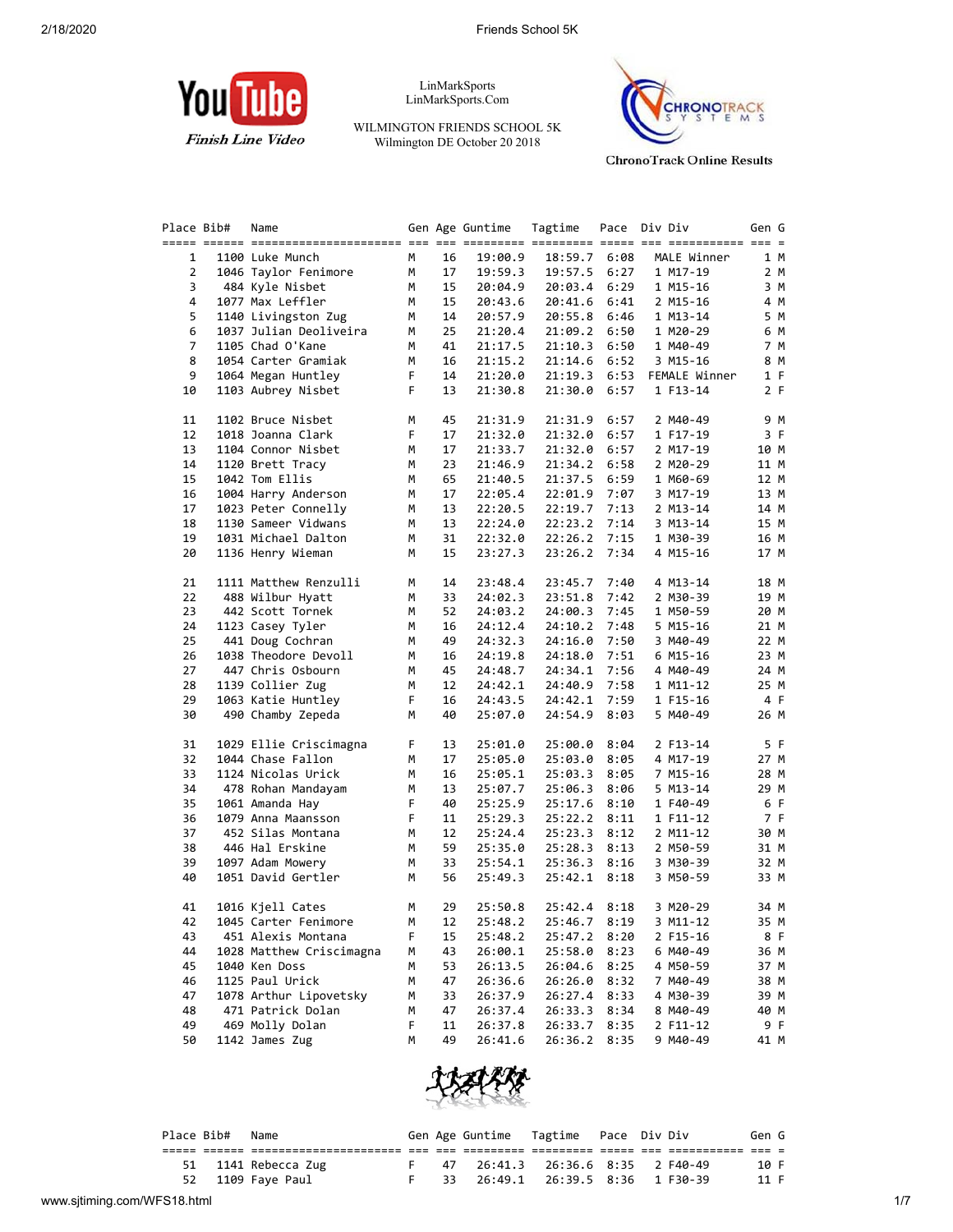| 53  | 1057 Sylvia Green        | F  | 10             | 26:44.2 |               | 8:37 | 1 F9-10   |      |
|-----|--------------------------|----|----------------|---------|---------------|------|-----------|------|
|     |                          |    |                |         | 26:40.7       |      |           | 12 F |
| 54  | 467 James Green          | M  | 41             | 26:45.6 | 26:41.6       | 8:37 | 10 M40-49 | 42 M |
| 55  | 1081 Nash Maheshwari     | М  | 9              | 26:55.7 | 26:51.7       | 8:40 | 1 M9-10   | 43 M |
| 56  | 1003 Ej Amobi            | м  | 38             | 27:17.0 | 27:07.4       | 8:45 | 5 M30-39  | 44 M |
| 57  | 1095 William McQuillan   | M  | 53             | 27:23.0 | 27:20.3       | 8:50 | 5 M50-59  | 45 M |
| 58  | 1114 Ethan Shilling      | M  | 15             | 27:28.2 | 27:23.1       | 8:51 | 8 M15-16  | 46 M |
| 59  | 1134 Devin Wallace       | M  | 12             | 27:27.9 | 27:25.0 8:51  |      | 4 M11-12  | 47 M |
| 60  | 463 Pablo Charriez       | M  | 13             | 27:29.1 | 27:25.2       | 8:51 | 6 M13-14  | 48 M |
| 61  | 1115 Adam Shilling       | M  | 44             | 27:31.8 | 27:26.2       | 8:51 | 11 M40-49 | 49 M |
| 62  | 1084 Jake Maheshwari     | М  | 9              | 27:36.8 | 27:33.0       | 8:54 | 2 M9-10   | 50 M |
| 63  | 1083 Vinay Maheshwari    | M  | 45             | 27:39.8 | 27:36.2       | 8:55 | 12 M40-49 | 51 M |
| 64  | 1121 Sarah Turick        | F  | 40             | 27:55.7 | 27:47.2       | 8:58 | 3 F40-49  | 13 F |
| 65  | 448 Todd Conner          | M  | 54             | 28:11.0 | 28:01.7       | 9:03 | 6 M50-59  | 52 M |
| 66  | 466 Nathan Bell          | M  | 11             | 28:10.9 | 28:05.9       | 9:04 | 5 M11-12  | 53 M |
| 67  | 473 Amy Wachter          | F  | 41             | 28:09.4 | 28:06.1       | 9:04 | 4 F40-49  | 14 F |
| 68  | 1113 Sarah Schenck       | F  | 45             | 28:11.1 | 28:07.8       | 9:05 | 5 F40-49  | 15 F |
| 69  | 1119 Cooper Strauss      | M  | 11             | 28:15.8 | 28:11.0       | 9:06 | 6 M11-12  | 54 M |
| 70  | 465 Brandon Bell         | M  | 43             | 28:17.7 | 28:12.0       | 9:06 | 13 M40-49 | 55 M |
|     |                          |    |                |         |               |      |           |      |
| 71  | 1133 Anup Vidwans        | M  | 44             | 28:25.7 | 28:20.7       | 9:09 | 14 M40-49 | 56 M |
| 72  | 1074 Leslie Knight       | F  | 39             | 28:30.8 | 28:23.2       | 9:10 | 2 F30-39  | 16 F |
| 73  | 1075 Brianna Knight      | F  | $\overline{7}$ | 28:30.6 | 28:23.3       | 9:10 | 1 F8&UND  | 17 F |
| 74  | 1039 Keeleigh Doss       | F  | 12             | 29:05.4 | 28:58.9       | 9:21 | 3 F11-12  | 18 F |
| 75  | 450 Conner Brennan       | М  | 9              | 29:31.9 | 29:25.4       | 9:30 | 3 M9-10   | 57 M |
| 76  | 449 Chris Brennan        | M  | 43             | 29:32.3 | 29:26.1       | 9:30 | 15 M40-49 | 58 M |
| 77  | 1053 Oliver Gooderham    | М  | 17             | 29:39.1 | 29:36.8       | 9:34 | 5 M17-19  | 59 M |
| 78  | 1099 Gary Munch          | M  | 48             | 29:59.9 | 29:53.1       | 9:39 | 16 M40-49 | 60 M |
| 79  | 1009 Mariza Barbe        | F. | 49             |         |               | 9:40 |           |      |
|     |                          |    |                | 30:02.6 | 29:55.9       |      | 6 F40-49  | 19 F |
| 80  | 487 Dianna Dalton        | F  | 30             | 30:14.8 | 30:08.7       | 9:44 | 3 F30-39  | 20 F |
| 81  | 1047 James Flanagan      | м  | 23             | 30:31.1 | 30:17.9       | 9:47 | 4 M20-29  | 61 M |
| 82  | 1059 J.E. Hamer-Maansson | F  | 42             | 30:41.8 | 30:33.8       | 9:52 | 7 F40-49  | 21 F |
| 83  | 1087 Andrew McKenzie     | M  | 13             | 30:40.4 | 30:39.0       | 9:54 | 7 M13-14  | 62 M |
| 84  | 1069 Bill Jaworski       | M  | 53             | 30:46.8 | 30:39.6       | 9:54 | 7 M50-59  | 63 M |
| 85  | 1070 Roth Johnson        | M  | 22             | 30:55.3 | 30:42.6       | 9:55 | 5 M20-29  | 64 M |
| 86  | 1022 Patricia Connelly   | F  | 51             | 31:01.9 | 30:48.5       | 9:57 | 1 F50-59  | 22 F |
| 87  | 1041 Sarah Driscoll      | F  | 46             | 31:12.0 | 31:00.1 10:00 |      | 8 F40-49  | 23 F |
| 88  | 1052 Julie Glazier       | F  | 39             | 31:10.5 | 31:00.9 10:01 |      | 4 F30-39  | 24 F |
| 89  | 1073 Bernie Kelley       | M  | 54             | 31:19.1 | 31:05.9 10:02 |      | 8 M50-59  | 65 M |
| 90  | 1094 Eleanor McQuillan   | F. | 8              | 31:23.6 | 31:21.0 10:07 |      | 2 F8&UND  | 25 F |
|     |                          |    |                |         |               |      |           |      |
| 91  | 1092 Ian McQuillan       | М  | 10             | 31:55.1 | 31:52.7 10:17 |      | 4 M9-10   | 66 M |
| 92  | 1055 Kimberly Green      | F  | 41             | 32:09.4 | 31:58.1 10:19 |      | 9 F40-49  | 26 F |
| 93  | 470 Kimberley Dolan      | F. | 47             | 32:30.3 | 32:19.6 10:26 |      | 10 F40-49 | 27 F |
| 94  | 1080 Henrik Maansson     | М  | 9              | 32:23.8 | 32:20.1 10:26 |      | 5 M9-10   | 67 M |
| 95  | 1024 Gil Connolly        | M  | 22             | 32:35.1 | 32:21.5 10:27 |      | 6 M20-29  | 68 M |
| 96  | 474 Sue Kampert          | F  | 55             | 32:53.6 | 32:47.3 10:35 |      | 2 F50-59  | 28 F |
| 97  | 1001 Ken Aldridge        | M  | 49             | 33:08.0 | 32:54.9 10:38 |      | 17 M40-49 | 69 M |
| 98  | 479 Suraj Mandayam       | M  | 52             | 33:00.8 | 32:55.2 10:38 |      | 9 M50-59  | 70 M |
| 99  | 476 Elisa Morris         | F  | 49             | 33:08.0 | 32:56.5 10:38 |      | 11 F40-49 | 29 F |
| 100 | 1010 Tauson Biggs        | M  | 13             | 33:26.4 | 33:21.9 10:46 |      | 8 M13-14  | 71 M |



| Place Bib# | Name                          |    |                   | Gen Age Guntime | Tagtime       | Pace | Div Div |           | Gen G    |  |
|------------|-------------------------------|----|-------------------|-----------------|---------------|------|---------|-----------|----------|--|
|            |                               |    |                   |                 |               |      |         |           | $== = =$ |  |
| 101        | 1011 Jeffrey Biggs            | M  | 55                | 33:41.7         | 33:27.7 10:48 |      |         | 10 M50-59 | 72 M     |  |
| 102        | 1127 Linda Vallino Napoli     | F. | 63                | 34:20.3         | 34:12.5 11:03 |      |         | 1 F60-69  | 30 F     |  |
| 103        | 1056 Ouinn Green              | М  | 12                | 34:49.6         | 34:47.9 11:14 |      |         | 7 M11-12  | 73 M     |  |
| 104        | 1116 Ayesha Silman            | F. | 38                | 35:04.3         | 34:59.4 11:18 |      |         | 5 F30-39  | 31 F     |  |
| 105        | 455 Erin Sicuranza            | F. | 46                | 35:28.7         | 35:14.9 11:23 |      |         | 12 F40-49 | 32 F     |  |
| 106        | 1082 Tyler Maheshwari         | М  | $12 \overline{ }$ | 35:18.9         | 35:17.1 11:23 |      |         | 8 M11-12  | 74 M     |  |
| 107        | 457 William Levenson          | М  | 9                 | 35:24.7         | 35:21.2 11:25 |      |         | 6 M9-10   | 75 M     |  |
| 108        | 1126 Hanan Urick              | F. | 47                | 35:33.3         | 35:21.3 11:25 |      |         | 13 F40-49 | 33 F     |  |
| 109        | 454 Ellen Sicuranza           | F. | 12                | 35:28.7         | 35:22.4 11:25 |      |         | 4 F11-12  | 34 F     |  |
| 110        | 481 Josephine Wellons         | F. | 13                | 37:04.9         | 36:54.6 11:55 |      |         | 3 F13-14  | 35 F     |  |
| 111        | 1030 Daniela Cristanetti-Wa F |    | 10                | 37:03.3         | 36:55.8 11:55 |      |         | 2 F9-10   | 36 F     |  |
| 112        | 1002 Kellen Amobi             | F  | 37                | 37:37.9         | 37:29.4 12:06 |      |         | 6 F30-39  | 37 F     |  |
| 113        | 468 Taj Amobi                 | M  | 4                 | 37:37.7         | 37:29.4 12:06 |      |         | 1 M8&UND  | 76 M     |  |
| 114        | 1060 Ava Hay                  | F. | 11                | 37:38.4         | 37:30.4 12:06 |      |         | 5 F11-12  | 38 F     |  |
| 115        | 1122 James Turick             | М  | 10                | 37:39.7         | 37:31.4 12:07 |      |         | 7 M9-10   | 77 M     |  |
| 116        | 480 Kemble Wellons            | F  | 9                 | 37:51.4         | 37:39.7 12:09 |      |         | 3 F9-10   | 39 F     |  |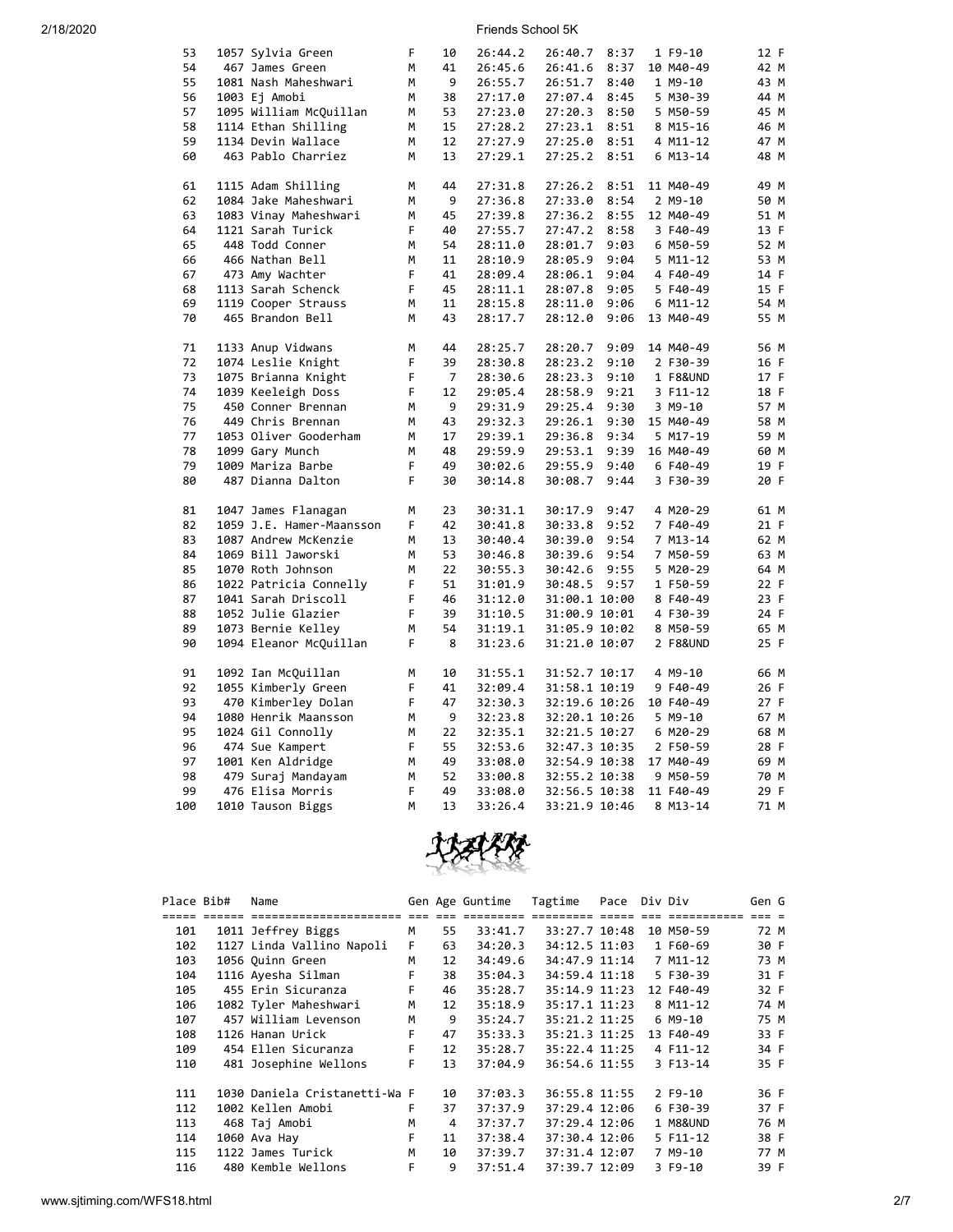| 117 | 443 Liz Hadley               | F | 43             | 39:21.1 | 39:12.5 12:39 |  | 14 F40-49  | 40 F |  |
|-----|------------------------------|---|----------------|---------|---------------|--|------------|------|--|
| 118 | 445 Colton Hadley            | M | 11             | 39:15.7 | 39:14.9 12:40 |  | $9$ M11-12 | 78 M |  |
| 119 | 1072 Rayan Kashif            | M | 12             | 39:24.1 | 39:19.6 12:42 |  | 10 M11-12  | 79 M |  |
| 120 | 1131 Sangeeta Vidwans        | F | 44             | 40:12.9 | 40:08.4 12:57 |  | 15 F40-49  | 41 F |  |
|     |                              |   |                |         |               |  |            |      |  |
| 121 | 1132 Ninaad Vidwans          | M | 9              | 40:12.5 | 40:09.1 12:58 |  | 8 M9-10    | 80 M |  |
| 122 | 461 Antonio Cortada          | M | 43             | 40:44.3 | 40:37.7 13:07 |  | 18 M40-49  | 81 M |  |
| 123 | 459 Gabriela Cortada         | F | 11             | 40:43.8 | 40:38.1 13:07 |  | 6 F11-12   | 42 F |  |
| 124 | 460 Regina Cortada           | F | 41             | 40:44.6 | 40:38.6 13:07 |  | 16 F40-49  | 43 F |  |
| 125 | 1012 Carolyn Bitzer          | F | 56             | 41:10.4 | 41:04.7 13:16 |  | 3 F50-59   | 44 F |  |
| 126 | 492 Rossana Arteaga-Lopenz F |   | 34             | 44:47.1 | 44:33.7 14:23 |  | 7 F30-39   | 45 F |  |
| 127 | 1088 Ralph McKinney          | M | 73             | 44:56.2 | 44:49.8 14:28 |  | 1 M70-79   | 82 M |  |
| 128 | 1135 Peter Wenigmann         | M | 67             | 46:59.7 | 46:45.2 15:05 |  | 2 M60-69   | 83 M |  |
| 129 | 1098 Katharine Mowery        | F | 34             | 47:04.0 | 46:45.5 15:05 |  | 8 F30-39   | 46 F |  |
| 130 | 1093 Sue McQuillan           | F | 62             | 47:01.5 | 46:48.2 15:06 |  | 2 F60-69   | 47 F |  |
|     |                              |   |                |         |               |  |            |      |  |
| 131 | 1033 Catherine Dean          | F | 54             | 47:09.1 | 46:51.6 15:07 |  | 4 F50-59   | 48 F |  |
| 132 | 1043 Meg Erskine             | F | 53             | 48:18.0 | 47:58.4 15:29 |  | 5 F50-59   | 49 F |  |
| 133 | 1089 Anne McKinney           | F | 53             | 48:19.6 | 47:59.2 15:29 |  | 6 F50-59   | 50 F |  |
| 134 | 1025 Caroline Connolly       | F | 24             | 48:33.8 | 48:12.1 15:33 |  | 1 F20-29   | 51 F |  |
| 135 | 1108 Michelle Pantano        | F | 51             | 51:45.0 | 51:29.2 16:37 |  | 7 F50-59   | 52 F |  |
| 136 | 462 Marisa De Los Santos     | F | 52             | 51:46.0 | 51:29.6 16:37 |  | 8 F50-59   | 53 F |  |
| 137 | 1086 Daniel Manley           | м | 18             | 51:48.5 | 51:31.2 16:38 |  | 6 M17-19   | 84 M |  |
| 138 | 1049 Henry Gardner           | M | 10             | 51:36.5 | 51:34.2 16:39 |  | 9 M9-10    | 85 M |  |
| 139 | 494 Kim Harvey Gallik        | F | 53             | 52:27.9 | 52:09.2 16:50 |  | 9 F50-59   | 54 F |  |
| 140 | 458 Julie Levenson           | F | 48             | 52:57.0 | 52:41.4 17:00 |  | 17 F40-49  | 55 F |  |
|     |                              |   |                |         |               |  |            |      |  |
| 141 | 453 Adam Sicuranza           | M | $\overline{7}$ | 53:16.0 | 53:03.1 17:07 |  | 2 M8&UND   | 86 M |  |
| 142 | 491 Miguel-Angel Gardner     | M | $\overline{7}$ | 53:17.0 | 53:04.1 17:08 |  | 3 M8&UND   | 87 M |  |
| 143 | 472 Martha White             | F | 53             | 53:27.5 | 53:06.2 17:08 |  | 10 F50-59  | 56 F |  |
| 144 | 1020 Dennis Conley           | M | 56             | 53:53.8 | 53:35.0 17:18 |  | 11 M50-59  | 88 M |  |
| 145 | 1021 Danette Conley          | F | 51             | 54:03.3 | 53:43.5 17:20 |  | 11 F50-59  | 57 F |  |
| 146 | 456 David Hegenbarth         | M | 53             | 54:02.9 | 53:44.3 17:21 |  | 12 M50-59  | 89 M |  |
| 147 | 1027 Raegan Corcoran         | F | 20             | 54:11.0 | 53:54.4 17:24 |  | 2 F20-29   | 58 F |  |
| 148 | 1107 Margeaux Pantano        | F | 20             | 54:13.1 | 53:56.7 17:25 |  | 3 F20-29   | 59 F |  |
| 149 | 1112 William Robinson        | M | 84             | 57:08.0 | 56:48.2 18:20 |  | 1 M80+     | 90 M |  |
| 150 | 1006 Lily Anderson           | F | 14             | 57:10.8 | 56:50.7 18:21 |  | 4 F13-14   | 60 F |  |
|     |                              |   |                |         |               |  |            |      |  |



| Place Bib# | Name                 |    |     | Gen Age Guntime              | Tagtime Pace Div Div |  |           | Gen G |  |
|------------|----------------------|----|-----|------------------------------|----------------------|--|-----------|-------|--|
|            |                      |    |     |                              |                      |  |           |       |  |
| 151        | 1005 Dina Anderson   | F  | 52. | 57:12.3                      | 56:51.6 18:21        |  | 12 F50-59 | 61 F  |  |
| 152        | 464 Linda Jaworski   | F  | 52. | 57:20.2                      | 57:09.6 18:27        |  | 13 F50-59 | 62 F  |  |
| 153        | 1017 Gigi Clark      | F  | 51. | 57:20.2                      | 57:09.8 18:27        |  | 14 F50-59 | 63 F  |  |
| 154        | 1008 Anna Baldwin    | F  |     | 18 1:00:04.6 1:00:00.8 19:22 |                      |  | 2 F17-19  | 64 F  |  |
| 155        | 1058 Aine Grubb      | F. |     | 16 1:00:04.5 1:00:01.0 19:22 |                      |  | 3 F15-16  | 65 F  |  |
| 156        | 477 Hannah Blackwell | F  |     | 16 1:00:04.5 1:00:01.9 19:22 |                      |  | 4 F15-16  | 66 F  |  |
| 157        | 1034 Honor Dearlove  | F  |     | 18 1:00:05.2 1:00:02.6 19:23 |                      |  | 3 F17-19  | 67 F  |  |
| 158        | 1076 Lucy Knudsen    | F  |     | 18 1:00:05.3 1:00:02.6 19:23 |                      |  | 4 F17-19  | 68 F  |  |



OVERALL WINNERS - 5K - SORTED BY GUN TIME

# TOP MALE FINISHERS

| Place Bib# |          | Spec | Name            |         | G Ag City       |     | St Tagtime Guntime |       |
|------------|----------|------|-----------------|---------|-----------------|-----|--------------------|-------|
|            |          |      |                 |         |                 |     |                    |       |
|            | 1100 STU |      | Luke Munch      |         | M 16 WILMINGTON | DE  | 19:00              | 19:01 |
|            | 1046     |      | Taylor Fenimore |         | M 17 WILMINGTON | DF. | 19:58              | 20:00 |
|            | 484      |      | Kyle Nisbet     | M 15 DE |                 |     | 20:04              | 20:05 |

# TOP FEMALE FINISHERS

| Place Bib#   |          | Spec | Name          |  | G Ag City                                 | St Tagtime Guntime |       |  |
|--------------|----------|------|---------------|--|-------------------------------------------|--------------------|-------|--|
|              |          |      |               |  |                                           |                    |       |  |
| $\mathbf{1}$ | 1064     |      | Megan Huntley |  | F 14 EAST GREENWICH<br>$\cdot$ RI $\cdot$ | 21:20              | 21:20 |  |
|              | 1103 Stu |      | Aubrey Nisbet |  | F 13 WILMINGTON                           | DE 21:30           | 21:31 |  |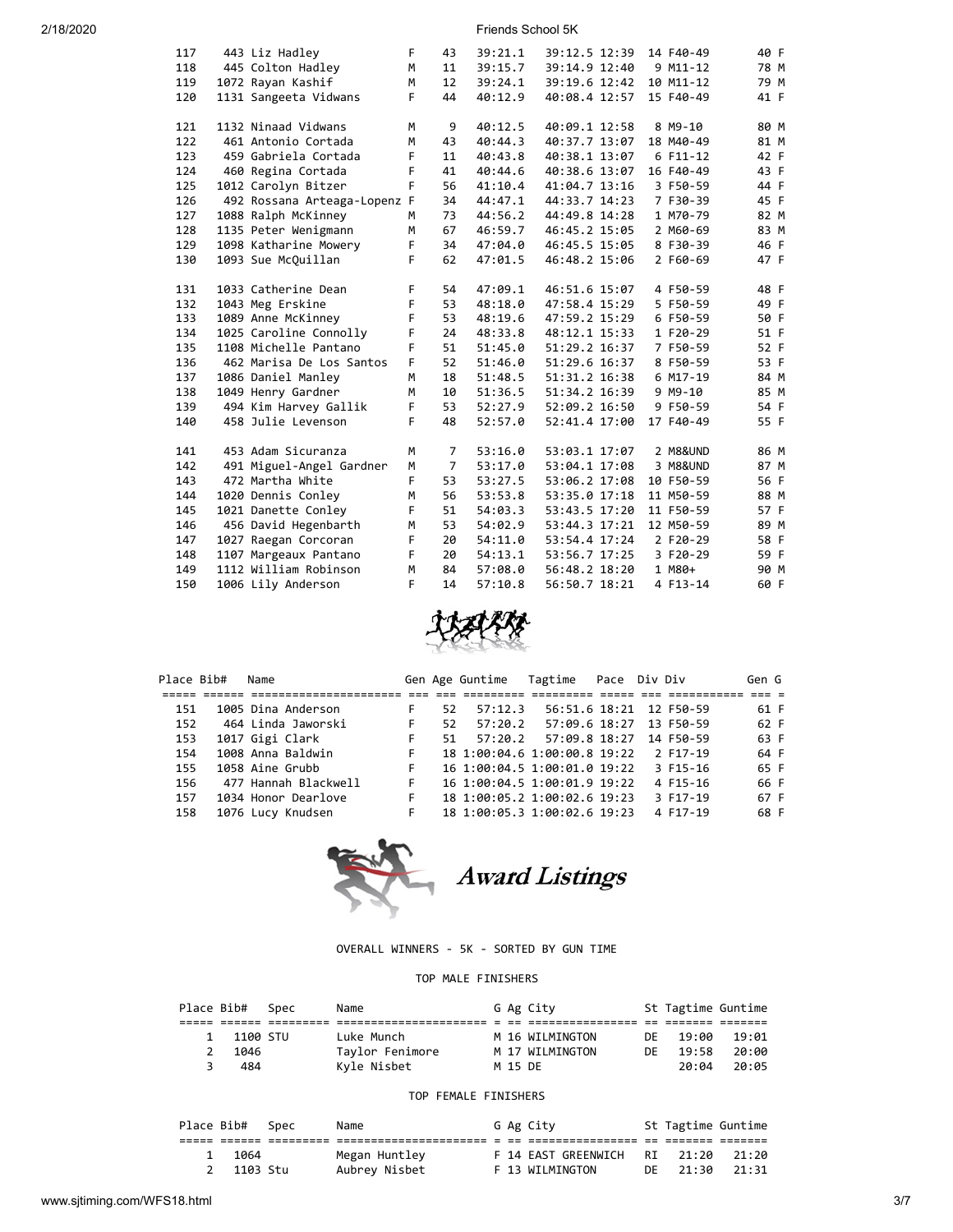

### ALUMNI - FACULTY/STAFF/WALKER AWARDS

### TOP MALE ALUMNI FINISHERS

| Place Bib# | Spec      | Name              |  | G Ag City         |    | St Guntime | Tagtime |
|------------|-----------|-------------------|--|-------------------|----|------------|---------|
|            |           |                   |  |                   |    |            |         |
|            | 1037 Alum | Julian Deoliveira |  | M 25 WILMINGTON   |    | DE 21:20.4 | 21:09.2 |
|            | 1120 Alum | Brett Tracy       |  | M 23 WEST CHESTER | PA | 21:46.9    | 21:34.2 |
|            | 1031 Alum | Michael Dalton    |  | M 31 PHILADELPHIA | PA | 22:32.0    | 22:26.2 |
| 4          | 1016 Alum | Kjell Cates       |  | M 29 PHILADELPHIA | PA | 25:50.8    | 25:42.4 |
| 5.         | 1003 Alum | Ej Amobi          |  | M 38 WILMINGTON   |    | DE 27:17.0 | 27:07.4 |

### TOP FEMALE ALUMNI FINISHERS

| Place Bib# | Spec      | Name          |  | G Ag City       |      | St Guntime | Tagtime |
|------------|-----------|---------------|--|-----------------|------|------------|---------|
|            |           |               |  |                 |      |            |         |
|            | 1061 Alum | Amanda Hay    |  | F 40 WILMINGTON | DE D | 25:25.9    | 25:17.6 |
|            | 1109 Alum | Faye Paul     |  | F 33 CHICAGO    | ΤI   | 26:49.1    | 26:39.5 |
|            | 1121 Alum | Sarah Turick  |  | F 40 WILMINGTON | DF.  | 27:55.7    | 27:47.2 |
| 4          | 1113 Alum | Sarah Schenck |  | F 45 WILMINGTON | DF   | 28:11.1    | 28:07.8 |
|            | 1009 Alum | Mariza Barbe  |  | F 49 ORWIGSBURG | PA   | 30:02.6    | 29:55.9 |

### TOP MALE FACULTY/STAFF FINISHERS

|               | Place Bib# Spec | Name         |  | G Ag City       | St Guntime Tagtime |         |
|---------------|-----------------|--------------|--|-----------------|--------------------|---------|
|               |                 |              |  |                 |                    |         |
|               | 1 1105 FS       | Chad O'Kane  |  | M 41 NARBERTH   | PA 21:17.5         | 21:10.3 |
| $\mathcal{P}$ | 1001 FS         | Ken Aldridge |  | M 49 WILMINGTON | DE 33:08.0 32:54.9 |         |

#### TOP FEMALE FACULTY/STAFF FINISHERS

|   | Place Bib# Spec | Name           |  | G Ag City       |      | St Guntime Tagtime |         |
|---|-----------------|----------------|--|-----------------|------|--------------------|---------|
|   |                 |                |  |                 |      |                    |         |
| 1 | 1141 FS         | Rebecca Zug    |  | F 47 WILMINGTON | DE D | 26:41.3            | 26:36.6 |
|   | 1074 FS         | Leslie Knight  |  | F 39 WILMINGTON | DF   | 28:30.8            | 28:23.2 |
| 3 | 1041 FS         | Sarah Driscoll |  | F 46 WILMINGTON | DF   | 31:12.0            | 31:00.1 |



### AGE-GROUP RESULTS BY TAG TIME

MALE AGE GROUP: 1 - 8 (3 WINNERS)

|  | Place O'All Bib# |     | Spec | Name                 |        | G Age City | St Guntime Tagtime |                 |
|--|------------------|-----|------|----------------------|--------|------------|--------------------|-----------------|
|  |                  |     |      |                      |        |            |                    |                 |
|  | 1 114            | 468 |      | Taj Amobi            | M 4 DE |            |                    | 37:37.7 37:29.4 |
|  | 2 142            | 453 |      | Adam Sicuranza       | M 7 DF |            | 53:16.0            | 53:03.1         |
|  | 3 143            | 491 |      | Miguel-Angel Gardner | M 7 DE |            | 53:17.0            | 53:04.1         |

FEMALE AGE GROUP: 1 - 8 (3 WINNERS)

|  |      | Place O'All Bib# Spec | Name              |  | G Age City                        | St Guntime Tagtime |  |
|--|------|-----------------------|-------------------|--|-----------------------------------|--------------------|--|
|  |      |                       |                   |  |                                   |                    |  |
|  | 1 74 | 1075 Stu              | Brianna Knight    |  | F 7 WILMINGTON DE 28:30.6 28:23.3 |                    |  |
|  | 2 91 | 1094 STU              | Eleanor McQuillan |  | 8 WILMINGTON DE 31:23.6 31:21.0   |                    |  |

# MALE AGE GROUP: 9 - 10 (3 WINNERS)

|   | Place O'All Bib# |           | Spec | Name            |        | G Age City         | St Guntime | Tagtime |
|---|------------------|-----------|------|-----------------|--------|--------------------|------------|---------|
|   |                  |           |      |                 |        |                    |            |         |
|   | 56               | 1081 STU  |      | Nash Maheshwari |        | M 9 WILMINGTON DE  | 26:55.7    | 26:51.7 |
|   | 63               | 1084 STU  |      | Jake Maheshwari |        | M 9 WILMINGTON DE  | 27:36.8    | 27:33.0 |
|   | 76               | 450       |      | Conner Brennan  | M 9 DF |                    | 29:31.9    | 29:25.4 |
| 4 | 92               | 1092 STIL |      | Ian McOuillan   |        | M 10 WILMINGTON DE | 31:55.1    | 31:52.7 |
|   | 95               | 1080 STU  |      | Henrik Maansson |        | M 9 WILMINGTON DE  | 32:23.8    | 32:20.1 |

FEMALE AGE GROUP: 9 - 10 (3 WINNERS)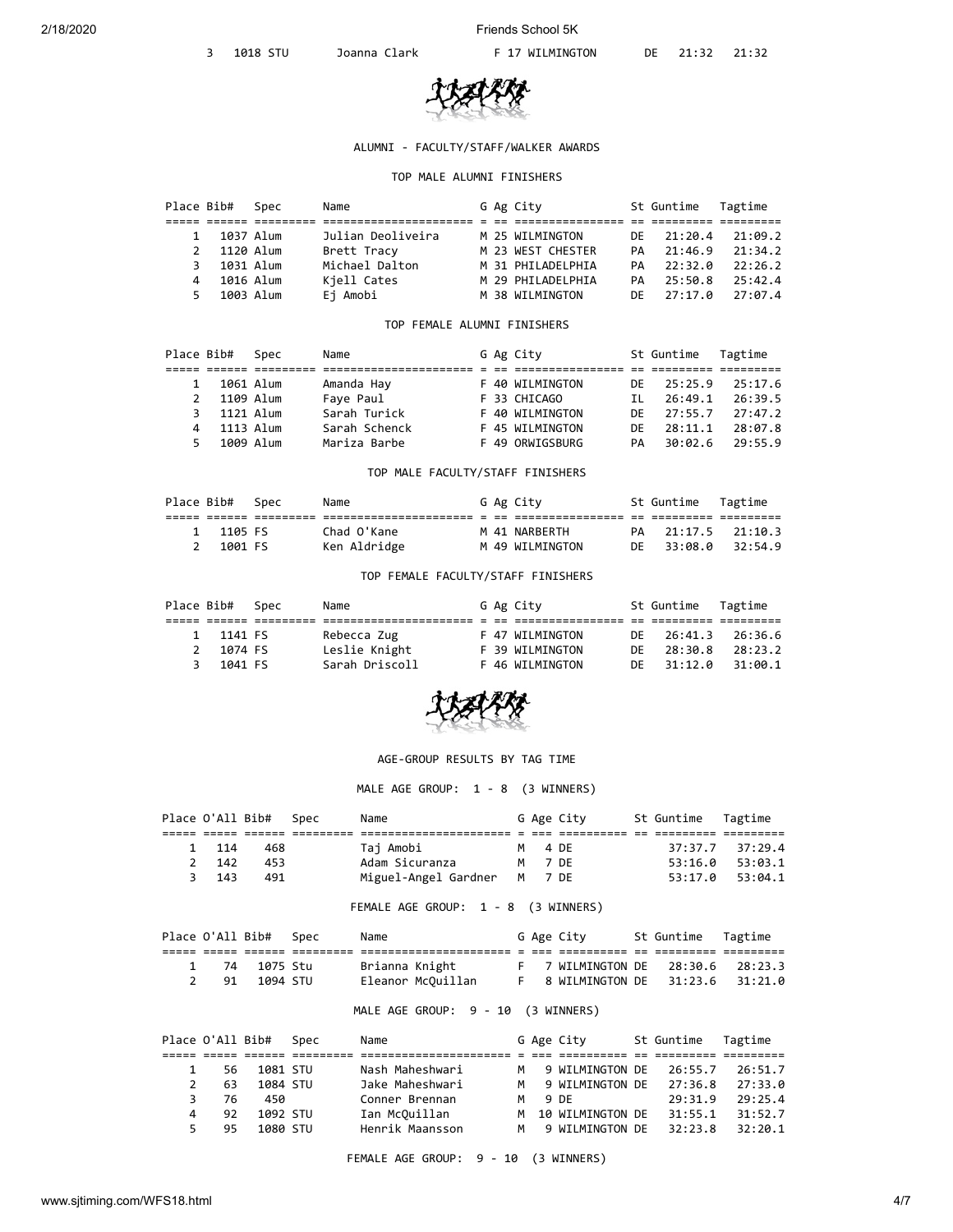|                          | Place O'All Bib# |                                                      | Spec | Name                                                                                                  |          |         | G Age City                                   |    | St Guntime                       | Tagtime                                                                   |
|--------------------------|------------------|------------------------------------------------------|------|-------------------------------------------------------------------------------------------------------|----------|---------|----------------------------------------------|----|----------------------------------|---------------------------------------------------------------------------|
| 1<br>$\overline{2}$<br>3 | 54<br>112<br>117 | ===== ===== ====== ==<br>1057 STU<br>1030 STU<br>480 |      | Sylvia Green<br>Daniela Cristanetti-Wa F<br>Kemble Wellons                                            | F.<br>F. |         | 10 WILMINGTON DE<br>10 WILMINGTON DE<br>9 DE |    | 26:44.2<br>37:03.3<br>37:51.4    | 26:40.7<br>36:55.8<br>37:39.7                                             |
|                          |                  |                                                      |      | MALE AGE GROUP: 11 - 12 (3 WINNERS)                                                                   |          |         |                                              |    |                                  |                                                                           |
|                          | Place O'All Bib# |                                                      | Spec | Name                                                                                                  |          |         | G Age City                                   |    | St Guntime                       | Tagtime                                                                   |
| 1                        | 28               | 1139 STU                                             |      | <u>soor aada aadaa aadaddaa aadaddaddaddaddada a ah aadaddada oo aadaddaa aadaddad</u><br>Collier Zug |          |         | M 12 WILMINGTON DE                           |    | 24:42.1                          | 24:40.9                                                                   |
| $\overline{2}$           | 37               | 452                                                  |      | Silas Montana                                                                                         |          | M 12 DE |                                              |    | 25:24.4                          | 25:23.3                                                                   |
| 3                        | 42               | 1045 STU                                             |      | Carter Fenimore                                                                                       |          |         | M 12 WILMINGTON DE                           |    | 25:48.2                          | 25:46.7                                                                   |
| 4                        | 60               | 1134 STU                                             |      | Devin Wallace                                                                                         |          |         | M 12 WILMINGTON DE                           |    | 27:27.9                          | 27:25.0                                                                   |
| 5                        | 67               | 466                                                  |      | Nathan Bell                                                                                           |          | M 11 DE |                                              |    | 28:10.9                          | 28:05.9                                                                   |
|                          |                  |                                                      |      | FEMALE AGE GROUP: 11 - 12 (3 WINNERS)                                                                 |          |         |                                              |    |                                  |                                                                           |
|                          | Place O'All Bib# |                                                      | Spec | Name                                                                                                  |          |         | G Age City                                   |    | St Guntime                       | Tagtime                                                                   |
| 1                        | 36               | 1079 STU                                             |      | Anna Maansson                                                                                         | F.       |         | 11 WILMINGTON DE                             |    | 25:29.3                          | 25:22.2                                                                   |
| $\overline{2}$           | 50               | 469                                                  |      | Molly Dolan                                                                                           | F.       | 11 DE   |                                              |    | 26:37.8                          | 26:33.7                                                                   |
| 3                        | 75               | 1039 STU                                             |      | Keeleigh Doss                                                                                         | F.       |         | 12 WILMINGTON DE                             |    | 29:05.4                          | 28:58.9                                                                   |
| 4<br>5                   | 110<br>115       | 454<br>1060 STU                                      |      | Ellen Sicuranza<br>Ava Hay                                                                            | F<br>F.  |         | 12 DE<br>11 WILMINGTON DE                    |    | 35:28.7<br>37:38.4               | 35:22.4<br>37:30.4                                                        |
|                          |                  |                                                      |      |                                                                                                       |          |         |                                              |    |                                  |                                                                           |
|                          |                  |                                                      |      | MALE AGE GROUP: 13 - 14 (3 WINNERS)                                                                   |          |         |                                              |    |                                  |                                                                           |
|                          | Place O'All Bib# |                                                      | Spec | Name<br>title colle colle colleges collections (collection i se collection is collecte collectio      |          |         | G Age City                                   |    | St Guntime                       | Tagtime                                                                   |
| 1                        | 5                | 1140 STU                                             |      | Livingston Zug                                                                                        |          |         | M 14 WILMINGTON DE                           |    | 20:57.9                          | 20:55.8                                                                   |
| $\overline{2}$           | 17               | 1023 STU                                             |      | Peter Connelly                                                                                        |          |         | M 13 WILMINGTON DE                           |    | 22:20.5                          | 22:19.7                                                                   |
| 3                        | 18               | 1130 STU                                             |      | Sameer Vidwans                                                                                        |          |         | M 13 MARCUS HOO PA                           |    | 22:24.0                          | 22:23.2                                                                   |
| 4                        | 21               | 1111 Stu                                             |      | Matthew Renzulli                                                                                      |          |         | M 14 WILMINGTON DE                           |    | 23:48.4                          | 23:45.7                                                                   |
| 5                        | 34               | 478                                                  |      | Rohan Mandayam                                                                                        |          | M 13 DE |                                              |    | 25:07.7                          | 25:06.3                                                                   |
|                          |                  |                                                      |      |                                                                                                       |          |         |                                              |    |                                  |                                                                           |
|                          |                  |                                                      |      | FEMALE AGE GROUP:                                                                                     |          |         | 13 - 14 (3 WINNERS)                          |    |                                  |                                                                           |
|                          | Place O'All Bib# |                                                      | Spec | Name                                                                                                  |          |         | G Age City                                   |    | St Guntime                       | Tagtime                                                                   |
| 1                        | 10               | 1103 Stu                                             |      |                                                                                                       |          |         | F 13 WILMINGTON DE                           |    | 21:30.8                          | 21:30.0                                                                   |
| $\overline{2}$           | 31               | 1029 STU                                             |      | Aubrey Nisbet<br>Ellie Criscimagna                                                                    |          |         | F 13 WILMINGTON DE                           |    | 25:01.0                          |                                                                           |
| 3                        | 111              | 481                                                  |      | Josephine Wellons                                                                                     | F.       |         | 13 DE                                        |    | 37:04.9                          |                                                                           |
| 4                        | 151              | 1006 STU                                             |      | Lily Anderson                                                                                         |          |         | F 14 WILMINGTON DE                           |    | 57:10.8                          | 25:00.0<br>36:54.6<br>56:50.7                                             |
|                          |                  |                                                      |      | MALE AGE GROUP: 15 - 16 (3 WINNERS)                                                                   |          |         |                                              |    |                                  |                                                                           |
|                          | Place O'All Bib# |                                                      | Spec | Name                                                                                                  |          |         | G Age City                                   |    | St Guntime                       | Tagtime                                                                   |
| 1                        | 3                | 484                                                  |      | Kyle Nisbet                                                                                           |          | M 15 DE |                                              |    | 20:04.9                          |                                                                           |
| $\overline{2}$           | 4                | 1077 STU                                             |      | Max Leffler                                                                                           |          |         | M 15 WILMINGTON DE                           |    | 20:43.6                          |                                                                           |
| 3                        | 8                | 1054 STU                                             |      | Carter Gramiak                                                                                        | M        |         | 16 WILMINGTON DE                             |    | 21:15.2                          |                                                                           |
| 4                        | 20               | 1136 Stu                                             |      | Henry Wieman                                                                                          |          |         | M 15 WILMINGTON DE                           |    | 23:27.3                          |                                                                           |
| 5                        | 24               | 1123 STU                                             |      | Casey Tyler                                                                                           |          |         | M 16 NEWARK                                  | DE | 24:12.4                          |                                                                           |
|                          |                  |                                                      |      | FEMALE AGE GROUP:                                                                                     |          |         | 15 - 16 (3 WINNERS)                          |    |                                  |                                                                           |
|                          | Place O'All Bib# |                                                      | Spec | Name                                                                                                  |          |         | G Age City                                   |    | St Guntime                       | Tagtime                                                                   |
| 1                        | 29               | 1063                                                 |      | Katie Huntley                                                                                         |          |         | F 16 EAST GREEN RI                           |    | 24:43.5                          |                                                                           |
| $\overline{2}$           | 43               | 451                                                  |      | Alexis Montana                                                                                        | F.       |         | 15 DE                                        |    | 25:48.2                          |                                                                           |
| 3                        | 156              | 1058 STU                                             |      | Aine Grubb                                                                                            | F.       |         | 16 WILMINGTON DE 1:00:04.5 1:00:01.0         |    |                                  |                                                                           |
| 4                        | 157              | 477                                                  |      | Hannah Blackwell                                                                                      |          | F 16 DE |                                              |    | 1:00:04.5 1:00:01.9              | 20:03.4<br>20:41.6<br>21:14.6<br>23:26.2<br>24:10.2<br>24:42.1<br>25:47.2 |
|                          |                  |                                                      |      | MALE AGE GROUP: 17 - 19 (3 WINNERS)                                                                   |          |         |                                              |    |                                  |                                                                           |
|                          | Place O'All Bib# |                                                      | Spec | Name                                                                                                  |          |         | G Age City                                   |    | St Guntime                       | Tagtime                                                                   |
|                          |                  | ===== ===== ====== ==;                               |      |                                                                                                       |          |         |                                              |    | ========= == ========= ========= |                                                                           |
| 1                        | 2                | 1046                                                 |      | Taylor Fenimore                                                                                       |          |         | M 17 WILMINGTON DE                           |    | 19:59.3                          |                                                                           |
| 2<br>3                   | 13<br>16         | 1104 Stu                                             |      | Connor Nisbet                                                                                         |          |         | M 17 WILMINGTON DE                           |    | 21:33.7                          | 19:57.5<br>21:32.0<br>22:01.9                                             |
| 4                        | 32               | 1004 STU<br>1044 STU                                 |      | Harry Anderson<br>Chase Fallon                                                                        |          |         | M 17 WILMINGTON DE<br>M 17 HOCKESSIN DE      |    | 22:05.4<br>25:05.0               | 25:03.0                                                                   |

www.sjtiming.com/WFS18.html 5/7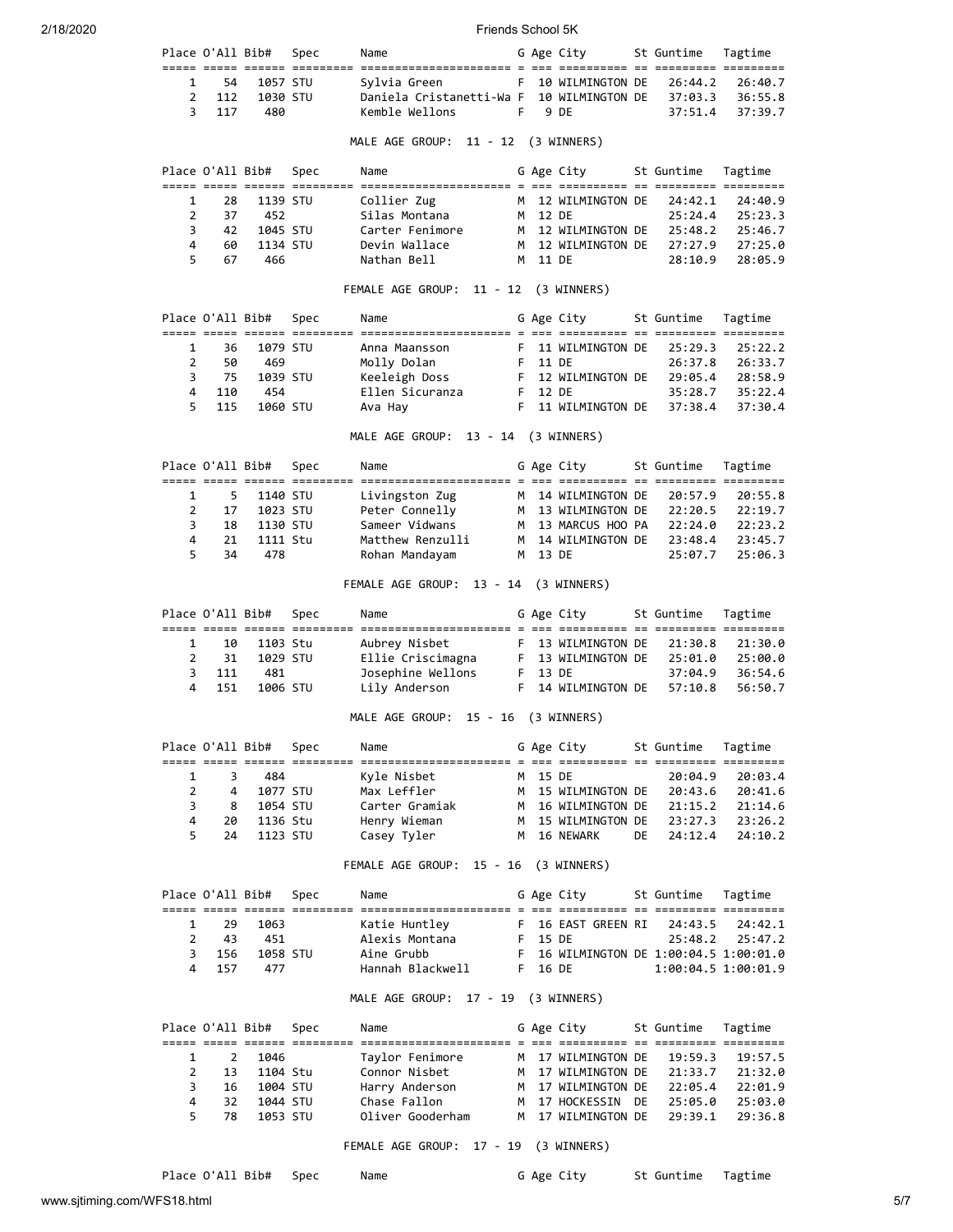| 1                   |                  |             | $=$ $=$ $=$ $=$ |                                       |         |                    |                                          |     | <u> --- ---------- -- --------- --------</u> |                                                                |
|---------------------|------------------|-------------|-----------------|---------------------------------------|---------|--------------------|------------------------------------------|-----|----------------------------------------------|----------------------------------------------------------------|
|                     | 12               | 1018 STU    |                 | Joanna Clark                          | F.      |                    | 17 WILMINGTON DE                         |     | 21:32.0                                      | 21:32.0                                                        |
| $\overline{2}$      | 155              | 1008 STU    |                 | Anna Baldwin                          |         |                    | F 18 WILMINGTON DE 1:00:04.6 1:00:00.8   |     |                                              |                                                                |
| 3                   | 158              | 1034 STU    |                 | Honor Dearlove                        |         |                    | F 18 WILMINGTON DE 1:00:05.2 1:00:02.6   |     |                                              |                                                                |
| 4                   | 159              | 1076 STU    |                 | Lucy Knudsen                          |         |                    | F 18 WILMINGTON DE 1:00:05.3 1:00:02.6   |     |                                              |                                                                |
|                     |                  |             |                 | MALE AGE GROUP: 20 - 29 (3 WINNERS)   |         |                    |                                          |     |                                              |                                                                |
|                     | Place O'All Bib# |             | Spec            | Name                                  |         |                    | G Age City                               |     | St Guntime                                   | Tagtime                                                        |
| 1                   | 6                |             | 1037 Alum       | Julian Deoliveira                     |         |                    | M 25 WILMINGTON DE                       |     | 21:20.4                                      | 21:09.2                                                        |
| $\overline{2}$      | 14               |             | 1120 Alum       | Brett Tracy                           |         |                    | M 23 WEST CHEST PA                       |     | 21:46.9                                      | 21:34.2                                                        |
| 3                   | 41               | 1016 Alum   |                 | Kjell Cates                           |         |                    | M 29 PHILADELPH PA                       |     | 25:50.8                                      | 25:42.4                                                        |
| 4                   | 82               | 1047 Alum   |                 | James Flanagan                        |         |                    | M 23 WILMINGTON DE                       |     | 30:31.1                                      | 30:17.9                                                        |
| 5                   | 86               |             | 1070 Alum       | Roth Johnson                          |         |                    | M 22 BRIGHTON                            | МA  | 30:55.3                                      | 30:42.6                                                        |
|                     |                  |             |                 | FEMALE AGE GROUP: 20 - 29 (3 WINNERS) |         |                    |                                          |     |                                              |                                                                |
|                     | Place O'All Bib# |             | Spec            | Name                                  |         |                    | G Age City                               |     | St Guntime                                   | Tagtime                                                        |
| 1                   | 135              |             | 1025 Alum       | Caroline Connolly                     |         |                    | F 24 WILMINGTON DE                       |     | 48:33.8                                      | 48:12.1                                                        |
| $\overline{2}$      | 148              | 1027        |                 | Raegan Corcoran                       |         |                    | F 20 MIDDLETOWN MD                       |     | 54:11.0                                      | 53:54.4                                                        |
| 3                   | 149              |             | 1107 Alum       | Margeaux Pantano                      |         |                    | F 20 WILMINGTON DE                       |     | 54:13.1                                      | 53:56.7                                                        |
|                     |                  |             |                 | MALE AGE GROUP: 30 - 39 (3 WINNERS)   |         |                    |                                          |     |                                              |                                                                |
|                     | Place O'All Bib# |             | Spec            | Name                                  |         |                    | G Age City                               |     | St Guntime                                   | Tagtime                                                        |
| $\mathbf{1}$        | 19               |             | 1031 Alum       | Michael Dalton                        |         |                    | M 31 PHILADELPH PA                       |     | 22:32.0                                      | 22:26.2                                                        |
| $\overline{2}$      | 22               | -488        |                 | Wilbur Hyatt                          |         | M 33 MA            |                                          |     | 24:02.3                                      | 23:51.8                                                        |
| 3                   | 39               | 1097        |                 | Adam Mowery                           |         |                    | M 33 CHADDS FOR PA                       |     | 25:54.1                                      | 25:36.3                                                        |
| 4                   | 48               | 1078        |                 | Arthur Lipovetsky                     |         |                    | M 33 CHICAGO                             | IL. | 26:37.9                                      | 26:27.4                                                        |
| 5                   | 57               |             | 1003 Alum       | Ej Amobi                              |         |                    | M 38 WILMINGTON DE                       |     | 27:17.0                                      | 27:07.4                                                        |
|                     |                  |             |                 | FEMALE AGE GROUP: 30 - 39 (3 WINNERS) |         |                    |                                          |     |                                              |                                                                |
|                     | Place O'All Bib# |             | Spec            | Name                                  |         |                    | G Age City                               |     | St Guntime                                   | Tagtime                                                        |
| 1                   | 53               |             | 1109 Alum       | Faye Paul                             |         |                    | F 33 CHICAGO                             | IL. | 26:49.1                                      | 26:39.5                                                        |
|                     |                  |             |                 | Leslie Knight                         | F.      |                    | 39 WILMINGTON DE                         |     | 28:30.8                                      | 28:23.2                                                        |
|                     |                  |             |                 |                                       |         |                    |                                          |     |                                              |                                                                |
| $\overline{2}$      | 73               | 1074 FS     |                 |                                       |         |                    |                                          |     |                                              |                                                                |
| 3<br>4              | 81<br>89         | 487         | 1052 Alum       | Dianna Dalton<br>Julie Glazier        | F.<br>F | 30 PA              | 39 WILMINGTON DE                         |     | 30:14.8<br>31:10.5                           |                                                                |
| 5                   | 105              | 1116        |                 | Ayesha Silman                         |         |                    | F 38 WILMINGTON DE                       |     | 35:04.3                                      | 30:08.7<br>31:00.9<br>34:59.4                                  |
|                     |                  |             |                 | MALE AGE GROUP: 40 - 49 (3 WINNERS)   |         |                    |                                          |     |                                              |                                                                |
|                     | Place O'All Bib# |             | Spec            | Name                                  |         |                    | G Age City                               |     | St Guntime                                   | Tagtime                                                        |
|                     |                  |             |                 |                                       |         |                    |                                          |     |                                              |                                                                |
| 1                   | 7                | 1105 FS     |                 | Chad O'Kane                           |         |                    | M 41 NARBERTH                            | PA  | 21:17.5                                      | 21:10.3                                                        |
| 2                   | 11               | 1102        |                 | Bruce Nisbet                          |         |                    | M 45 WILMINGTON DE                       |     | 21:31.9                                      |                                                                |
| 3                   | 25               | 441         |                 | Doug Cochran                          |         | M 49 DE            |                                          |     | 24:32.3                                      |                                                                |
| 4<br>5              | 27<br>30         | 447<br>490  |                 | Chris Osbourn<br>Chamby Zepeda        |         | M 45 DE<br>M 40 DE |                                          |     | 24:48.7<br>25:07.0                           |                                                                |
|                     |                  |             |                 | FEMALE AGE GROUP: 40 - 49 (3 WINNERS) |         |                    |                                          |     |                                              |                                                                |
|                     | Place O'All Bib# |             | Spec            | Name                                  |         |                    | G Age City                               |     | St Guntime                                   | Tagtime                                                        |
| 1                   | 35               |             | 1061 Alum       | Amanda Hay                            |         |                    | F 40 WILMINGTON DE                       |     | 25:25.9                                      |                                                                |
| $\overline{2}$      | 52               | 1141 FS     |                 | Rebecca Zug                           |         |                    | F 47 WILMINGTON DE                       |     | 26:41.3                                      | 21:31.9<br>24:16.0<br>24:34.1<br>24:54.9<br>25:17.6<br>26:36.6 |
| 3                   | 65               | 1121 Alum   |                 | Sarah Turick                          |         |                    | F 40 WILMINGTON DE                       |     | 27:55.7                                      | 27:47.2                                                        |
| 4                   | 68               | 473         |                 | Amy Wachter                           |         | F 41 DE            |                                          |     | 28:09.4                                      | 28:06.1                                                        |
| 5                   | 69               |             | 1113 Alum       | Sarah Schenck                         |         |                    | F 45 WILMINGTON DE                       |     | 28:11.1                                      | 28:07.8                                                        |
|                     |                  |             |                 | MALE AGE GROUP: 50 - 59 (3 WINNERS)   |         |                    |                                          |     |                                              |                                                                |
|                     | Place O'All Bib# |             | Spec            | Name                                  |         |                    | G Age City                               |     | St Guntime                                   | Tagtime                                                        |
| 1                   |                  |             |                 |                                       |         |                    |                                          |     |                                              |                                                                |
|                     | 23               | 442         |                 | Scott Tornek                          | M .     | 52 DE              |                                          |     | 24:03.2                                      | 24:00.3                                                        |
| $\overline{2}$<br>3 | 38<br>40         | 446<br>1051 |                 | Hal Erskine<br>David Gertler          |         | M 59 DE            |                                          |     | 25:35.0<br>25:49.3                           | 25:28.3<br>25:42.1                                             |
| 4                   | 45               | 1040        |                 | Ken Doss                              |         |                    | M 56 WILMINGTON DE<br>M 53 WILMINGTON DE |     | 26:13.5                                      | 26:04.6                                                        |

FEMALE AGE GROUP: 50 - 59 (3 WINNERS)